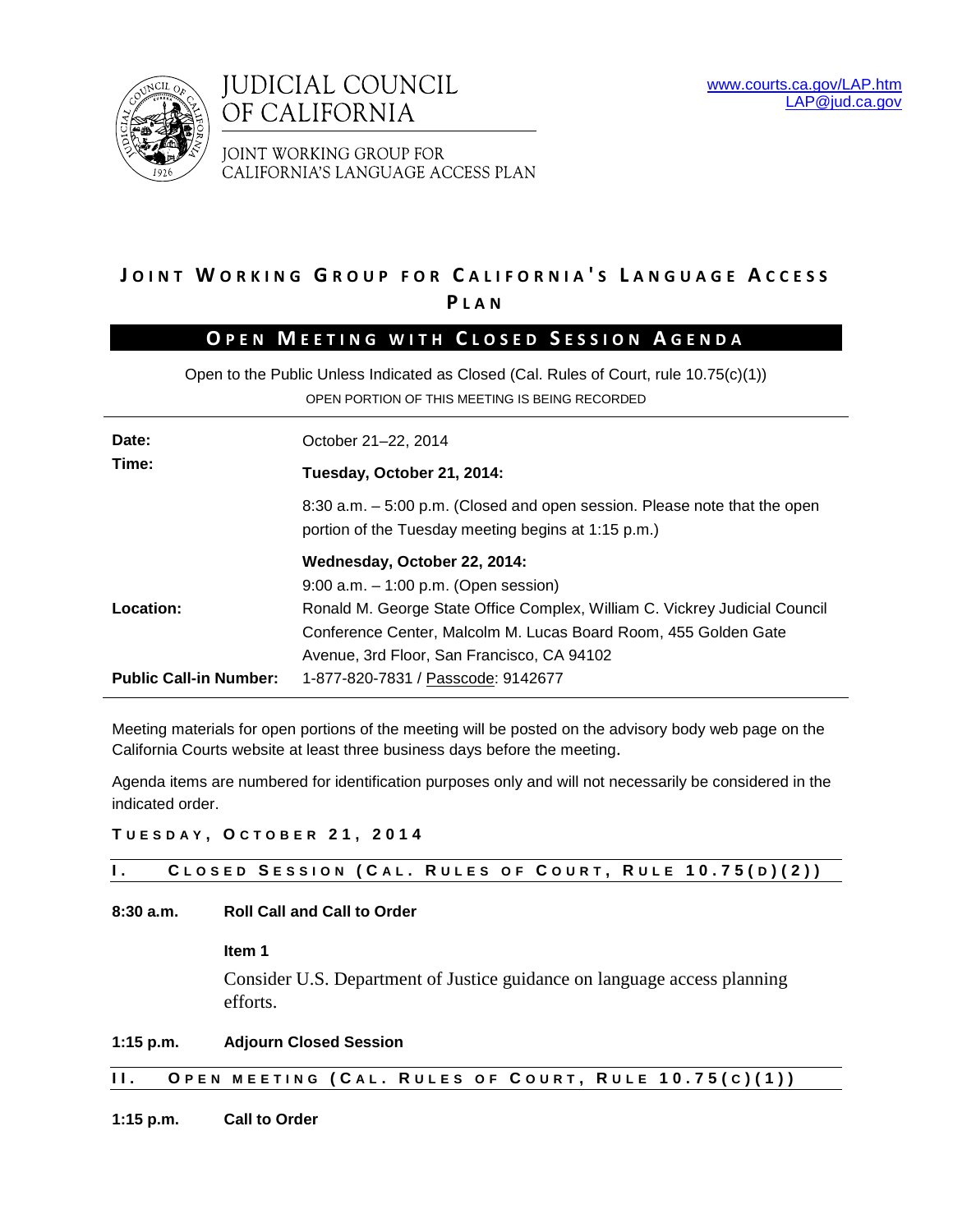#### **III. P UBLIC C OMMENT ( C A L . R ULES OF C OURT , R ULE 10.75( K ) (2) )**

## **1:15 p.m. Public Comment**

Members of the public requesting to speak during the public comment portion of the meeting must place the speaker's name, the name of the organization that the speaker represents if any, and the agenda item that the public comment will address, on the public comment sign-up sheet. The sign-up sheet will be available at the meeting location at least 30 minutes prior to the 1:15 p.m. open meeting start time. The Chair will establish speaking limits at the beginning of the public comment session. While the advisory body welcomes and encourages public comment, time may not permit all persons requesting to speak to be heard at this meeting.

#### **Written Comment**

In accordance with California Rules of Court, rule  $10.75(k)(1)$ , written comments pertaining to any agenda item of a regularly noticed open meeting can be submitted up to one complete business day before the meeting. For this specific meeting, comments should be e-mailed to [LAP@jud.ca.gov](mailto:LAP@jud.ca.gov) or mailed or delivered to Joint Working Group for California's Language Access Plan, c/o Judicial Council of California, 455 Golden Gate Avenue, San Francisco, CA 94102, attention: Douglas Denton. Only written comments received by October 20, 2014 will be provided to advisory body members prior to the start of the meeting.

# **IV. D ISCUSSION AND P OSSIBLE A CTION I TEMS**

#### **Item 2**

**Discuss Potential Revisions to Draft Language Access Plan (No Action Required)** The draft *Strategic Plan for Language Access in the California Courts* was posted for formal public comment on the California Courts website from July 31, 2014 through September 29, 2014. The Joint Working Group will discuss potential revisions to the draft plan based on public comments received.

Presenters/Facilitators:

Hon. Maria P. Rivera and Hon. Manuel J. Covarrubias,

Co-Chairs, Joint Working Group for California's Language Access Plan

# **V . A DJOURNMENT**

**5:00 p.m. Adjourn to Open Session on October 22, 2014**